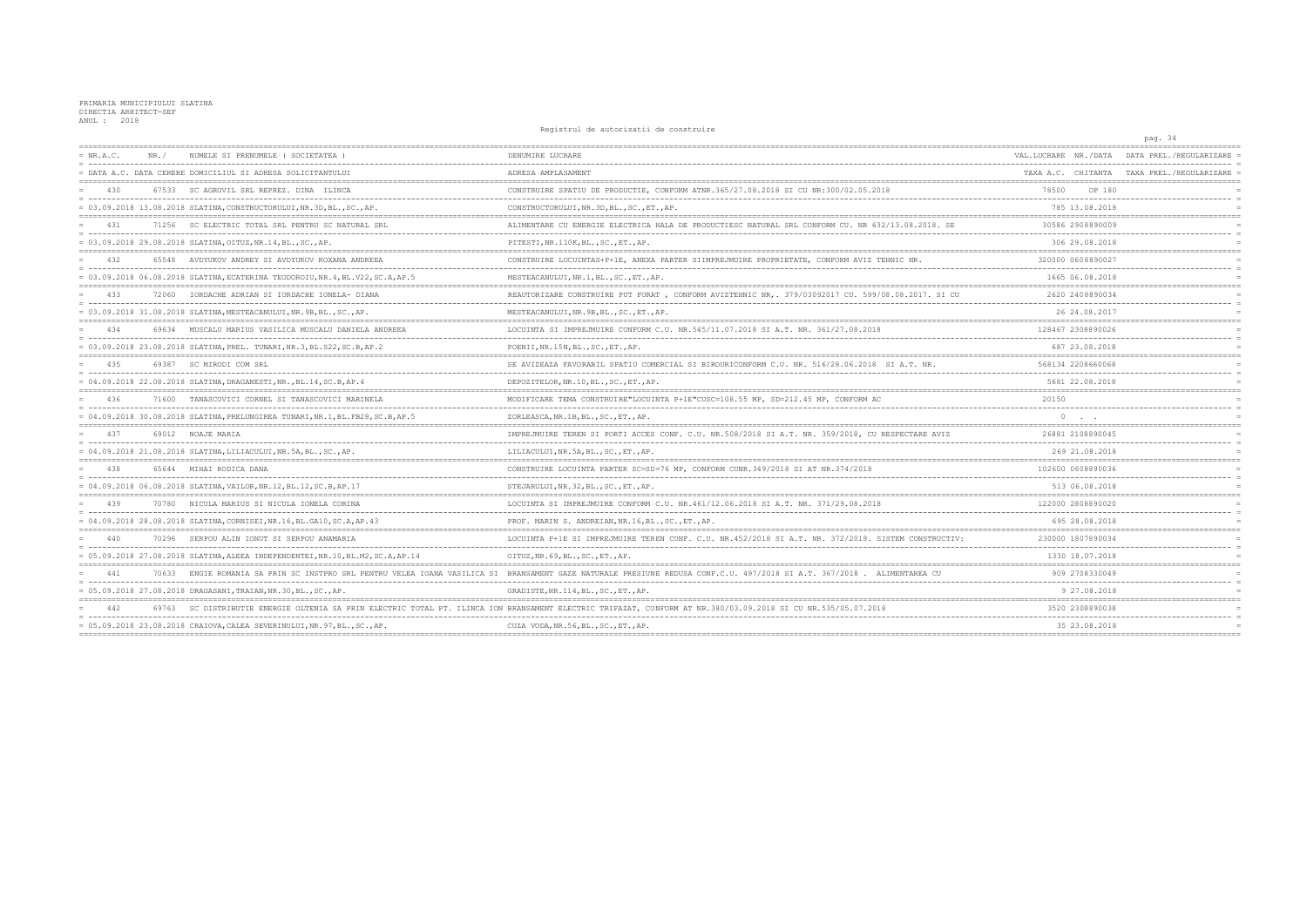|      |                                                                   |                                                                                                                                                                                                                                                                                                                                                                                                                                                                                                                                                                                                                                                                                                                                                                                                                                                                                                                                                                                                                                                                                                                                                                                                                                                                                                                                                                  |                                                                                                                                                                           | pag. 35                                    |
|------|-------------------------------------------------------------------|------------------------------------------------------------------------------------------------------------------------------------------------------------------------------------------------------------------------------------------------------------------------------------------------------------------------------------------------------------------------------------------------------------------------------------------------------------------------------------------------------------------------------------------------------------------------------------------------------------------------------------------------------------------------------------------------------------------------------------------------------------------------------------------------------------------------------------------------------------------------------------------------------------------------------------------------------------------------------------------------------------------------------------------------------------------------------------------------------------------------------------------------------------------------------------------------------------------------------------------------------------------------------------------------------------------------------------------------------------------|---------------------------------------------------------------------------------------------------------------------------------------------------------------------------|--------------------------------------------|
| NR./ | NUMELE SI PRENUMELE (SOCIETATEA)                                  | DENUMIRE LUCRARE                                                                                                                                                                                                                                                                                                                                                                                                                                                                                                                                                                                                                                                                                                                                                                                                                                                                                                                                                                                                                                                                                                                                                                                                                                                                                                                                                 | VAL.LUCRARE NR./DATA                                                                                                                                                      | DATA PREL./REGULARIZARE                    |
|      |                                                                   | ADRESA AMPLASAMENT                                                                                                                                                                                                                                                                                                                                                                                                                                                                                                                                                                                                                                                                                                                                                                                                                                                                                                                                                                                                                                                                                                                                                                                                                                                                                                                                               |                                                                                                                                                                           | TAXA A.C. CHITANTA TAXA PREL./REGULARIZARE |
|      |                                                                   | IMPREJMUIRE TEREN L=25.89 ML SI REAMENAJARE ACCESCONFORM CU NR.471/2018 SI AT NR.364/2018                                                                                                                                                                                                                                                                                                                                                                                                                                                                                                                                                                                                                                                                                                                                                                                                                                                                                                                                                                                                                                                                                                                                                                                                                                                                        | 6378 1408890017                                                                                                                                                           |                                            |
|      |                                                                   | PITESTI, NR.110, BL., SC., ET., AP.                                                                                                                                                                                                                                                                                                                                                                                                                                                                                                                                                                                                                                                                                                                                                                                                                                                                                                                                                                                                                                                                                                                                                                                                                                                                                                                              | 64 14.08.2018                                                                                                                                                             |                                            |
|      |                                                                   | SISTEMATIZARE TEREN CONF. C.U. NR. 515/2018 SIA.T. NR. 391/2018, CU RESPECTAREA AVIZULUI SC                                                                                                                                                                                                                                                                                                                                                                                                                                                                                                                                                                                                                                                                                                                                                                                                                                                                                                                                                                                                                                                                                                                                                                                                                                                                      | 3255000<br>OP ROI                                                                                                                                                         |                                            |
|      |                                                                   | DRAGANESTI, NR. 35A, BL., SC., ET., AP.                                                                                                                                                                                                                                                                                                                                                                                                                                                                                                                                                                                                                                                                                                                                                                                                                                                                                                                                                                                                                                                                                                                                                                                                                                                                                                                          | 32550 04.09.2018                                                                                                                                                          |                                            |
|      |                                                                   | LOCUINTA, ANEXA SI IMPREJMUIRE-INTRARE INLEGALITATE CONFORM C.U. NR. 84/14.02.2017 SI A.T.                                                                                                                                                                                                                                                                                                                                                                                                                                                                                                                                                                                                                                                                                                                                                                                                                                                                                                                                                                                                                                                                                                                                                                                                                                                                       | 167500 1408890001                                                                                                                                                         |                                            |
|      |                                                                   | RECEA, NR. 66B, BL., SC., ET., AP.                                                                                                                                                                                                                                                                                                                                                                                                                                                                                                                                                                                                                                                                                                                                                                                                                                                                                                                                                                                                                                                                                                                                                                                                                                                                                                                               | 863 14.08.2018                                                                                                                                                            |                                            |
|      |                                                                   | LOCUINTA, ANEXA SI IMPREJMUIRE-INTRARE INLEGALITATE CONFORM C.U. NR. 83/14.02.2017 SI A.T.                                                                                                                                                                                                                                                                                                                                                                                                                                                                                                                                                                                                                                                                                                                                                                                                                                                                                                                                                                                                                                                                                                                                                                                                                                                                       | 147450 1408890004                                                                                                                                                         |                                            |
|      |                                                                   | RECEA, NR. 20, BL., SC., ET., AP.                                                                                                                                                                                                                                                                                                                                                                                                                                                                                                                                                                                                                                                                                                                                                                                                                                                                                                                                                                                                                                                                                                                                                                                                                                                                                                                                | 757 14.07.2018                                                                                                                                                            |                                            |
|      |                                                                   | LOCUINTA, ANEXA SI IMPREJMUIRE-INTRARE INLEGALITATE CONFORM C.U. NR. 85/14.02.2017 SI                                                                                                                                                                                                                                                                                                                                                                                                                                                                                                                                                                                                                                                                                                                                                                                                                                                                                                                                                                                                                                                                                                                                                                                                                                                                            | 183200 1408890002                                                                                                                                                         |                                            |
|      |                                                                   | RECEA, NR. 24A, BL., SC., ET., AP.                                                                                                                                                                                                                                                                                                                                                                                                                                                                                                                                                                                                                                                                                                                                                                                                                                                                                                                                                                                                                                                                                                                                                                                                                                                                                                                               | 939 14.08.2018                                                                                                                                                            |                                            |
|      | DIRECTIA GENERALA DE ASISTENTA SOCIALA SI PROTECTIA COPILULUI OLT | MODERNIZARE APARTAMENT SI SARPANTA CONFORM C.U.NR. 581/23.07.2018 SI A.T. NR. 366/28.08.2018                                                                                                                                                                                                                                                                                                                                                                                                                                                                                                                                                                                                                                                                                                                                                                                                                                                                                                                                                                                                                                                                                                                                                                                                                                                                     | 92300                                                                                                                                                                     |                                            |
|      |                                                                   | AL. MUNCII, NR., BL. FA24, SC.C, ET. 4, AP. 10                                                                                                                                                                                                                                                                                                                                                                                                                                                                                                                                                                                                                                                                                                                                                                                                                                                                                                                                                                                                                                                                                                                                                                                                                                                                                                                   |                                                                                                                                                                           |                                            |
|      | DIRECTIA GENERALA DE ASISTENTA SOCIALA SI PROTECTIA COPILULUI OLT | MODERNIZARE APARTAMENT SI SARPANTA CONFORM C.U.NR. 582/23.07.2018 SI A.T. NR. 369/28.08.2018                                                                                                                                                                                                                                                                                                                                                                                                                                                                                                                                                                                                                                                                                                                                                                                                                                                                                                                                                                                                                                                                                                                                                                                                                                                                     | 92991                                                                                                                                                                     |                                            |
|      |                                                                   | ALEEA MACULUI, NR., BL. FA22, SC. D, ET. 4, AP. 15                                                                                                                                                                                                                                                                                                                                                                                                                                                                                                                                                                                                                                                                                                                                                                                                                                                                                                                                                                                                                                                                                                                                                                                                                                                                                                               | $\circ$                                                                                                                                                                   |                                            |
|      |                                                                   |                                                                                                                                                                                                                                                                                                                                                                                                                                                                                                                                                                                                                                                                                                                                                                                                                                                                                                                                                                                                                                                                                                                                                                                                                                                                                                                                                                  | 401380                                                                                                                                                                    |                                            |
|      |                                                                   | DRAGANESTI, NR. 11, BL., SC., ET., AP.                                                                                                                                                                                                                                                                                                                                                                                                                                                                                                                                                                                                                                                                                                                                                                                                                                                                                                                                                                                                                                                                                                                                                                                                                                                                                                                           | $\circ$                                                                                                                                                                   |                                            |
|      |                                                                   | BALCON CONFORM C.U. NR. 505/26.06.2018 SI A.T. NR.387/05.09.2018                                                                                                                                                                                                                                                                                                                                                                                                                                                                                                                                                                                                                                                                                                                                                                                                                                                                                                                                                                                                                                                                                                                                                                                                                                                                                                 | 4000 2307890037                                                                                                                                                           |                                            |
|      |                                                                   | EUGEN IONESCU, NR. 8, BL. C2ABC, SC. B, ET., AP. 4                                                                                                                                                                                                                                                                                                                                                                                                                                                                                                                                                                                                                                                                                                                                                                                                                                                                                                                                                                                                                                                                                                                                                                                                                                                                                                               | 20 23.07.2018                                                                                                                                                             |                                            |
|      |                                                                   | CONSTRUIRE LOCUINTA P+M, CONFORM AVIZ TEHNIC NR.390/05.09.2018 SI CERTIFICAT DE URBANISM NR.                                                                                                                                                                                                                                                                                                                                                                                                                                                                                                                                                                                                                                                                                                                                                                                                                                                                                                                                                                                                                                                                                                                                                                                                                                                                     | 73500 2908890014                                                                                                                                                          |                                            |
|      |                                                                   | PITESTI, NR.127, BL., SC., ET., AP.                                                                                                                                                                                                                                                                                                                                                                                                                                                                                                                                                                                                                                                                                                                                                                                                                                                                                                                                                                                                                                                                                                                                                                                                                                                                                                                              | 368 29.08.2018                                                                                                                                                            |                                            |
|      |                                                                   | LOCUINTA P+1E, PISCINA SI IMPREJMUIRE TEREN CONF.C.U. NR. 458/2018 SI A.T. NR. 376/2018. SE VA                                                                                                                                                                                                                                                                                                                                                                                                                                                                                                                                                                                                                                                                                                                                                                                                                                                                                                                                                                                                                                                                                                                                                                                                                                                                   | 671685 2408890014                                                                                                                                                         |                                            |
|      |                                                                   | CAZARMII, NR. 44A, BL., SC., ET., AP.                                                                                                                                                                                                                                                                                                                                                                                                                                                                                                                                                                                                                                                                                                                                                                                                                                                                                                                                                                                                                                                                                                                                                                                                                                                                                                                            | 3380 24.08.2018                                                                                                                                                           |                                            |
|      | IONITA CRISTIAN ALIN                                              | LOCUINTA P+M, ANEXA LEMN, GRATAR SI FOISOR CONF.C.U. NR. 353/2018 SI A.T. NR. 373/2018. SE VA                                                                                                                                                                                                                                                                                                                                                                                                                                                                                                                                                                                                                                                                                                                                                                                                                                                                                                                                                                                                                                                                                                                                                                                                                                                                    | 264700 2208890034                                                                                                                                                         |                                            |
|      |                                                                   | PROF. MIRCEA BOTEZ, NR.29, BL., SC., ET., AP.                                                                                                                                                                                                                                                                                                                                                                                                                                                                                                                                                                                                                                                                                                                                                                                                                                                                                                                                                                                                                                                                                                                                                                                                                                                                                                                    | 1324 22.08.2018                                                                                                                                                           |                                            |
|      |                                                                   | LOCUINTA PARTER, ANEXA SI IMPREJMUIRE CONFORMC.U. NR. 577/23.07.2018 SI. A.T. NR.                                                                                                                                                                                                                                                                                                                                                                                                                                                                                                                                                                                                                                                                                                                                                                                                                                                                                                                                                                                                                                                                                                                                                                                                                                                                                | 108100 3108890007                                                                                                                                                         |                                            |
|      |                                                                   | PROF. MIRCEA BOTEZ, NR. 4, BL., SC., ET., AP.                                                                                                                                                                                                                                                                                                                                                                                                                                                                                                                                                                                                                                                                                                                                                                                                                                                                                                                                                                                                                                                                                                                                                                                                                                                                                                                    | 654 31.08.2018                                                                                                                                                            |                                            |
|      |                                                                   | = DATA A.C. DATA CERERE DOMICILIUL SI ADRESA SOLICITANTULUI<br>67872 S.C NICO STIL S.R.L<br>$= 07.09.2018$ 14.08.2018 DRAGANESTI OLT, NICOLAE TITULESCU, NR.2C, BL., SC., AP.<br>73238 SC PIRELLI TYRES ROMANIA SRL REPREZ. DE NEAGU CRISTIAN<br>= 07.09.2018 05.09.2018 SLATINA, DRAGANESTI, NR.35, BL., SC., AP.<br>67724 CRETU ROMICA DANIEL<br>= 07.09.2018 14.08.2018 SLATINA, RECEA, NR.20, BL., SC., AP.<br>67731 CRETU STEFAN<br>= 07.09.2018 14.08.2018 SLATINA, RECEA, NR.20, BL., SC., AP<br>67965 CRETU EMIL IULIAN<br>= 07.09.2018 14.08.2018 SLATINA, RECEA, NR.24, BL., SC., AP.<br>70281<br>= 07.09.2018 27.08.2018 SLATINA, DRAGANESTI, NR.7, BL., SC., AP.<br>70945<br>= 07.09.2018 28.08.2018 SLATINA, DRAGANESTI, NR.7, BL., SC., AP.<br>$= 07.09.2018 28.08.2018 SIATING, MHAIL KOGALNICEANU,NR.1, BL., SC., AP.$<br>61473 NITULESCU MARIAN, NITULESCU ELISABETA<br>= 07.09.2018 23.07.2018 STREJESTI,,NR.,BL.,SC.,AP.<br>71601 DINU ALINA NICOLETA<br>= 07.09.2018 30.08.2018 SLATINA, PRIMAVERII, NR.4, BL.FA5, SC.F, AP.19<br>70118 BULITEANU DIMA GABRIEL<br>= 07.09.2018 24.08.2018 SLATINA, NICOLAE TITULESCU, NR.22, BL.31, SC.B, AP.1<br>69286<br>$= 07.09.2018 22.08.2018 SLATINA, TOAMNEI, NR.6, BL.3, SC.E, AP.6$<br>72152 PATRASCU DALIA CRISTINA<br>= 07.09.2018 31.08.2018 SLATINA, PRIMAVERII, NR. 9, BL. PM1, SC. A, AP. 12 | 71115 CONSILIUL LOCAL SLATINA PENTRU GRADINITA CU PROGRAM PRELUNGIT NR. 8 EXTINDERE CORP CLADIRE EXISTENTA CU 2 SALI DECLASA CONFORM CU.475/13.06.2018 SI AVIZ TEHNIC NR. | ncylclul uc uucolluucil uc comoclull       |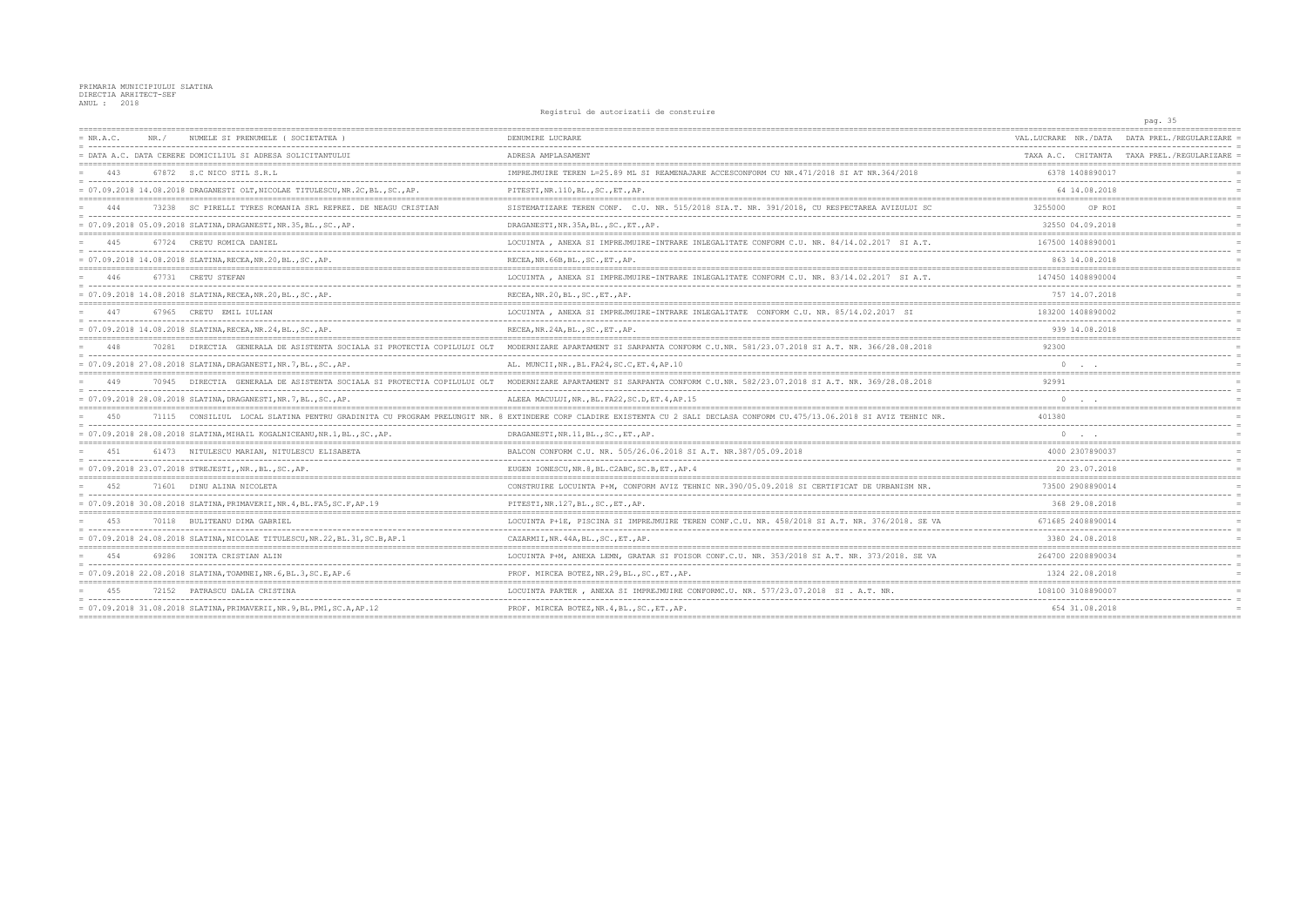|             |       |                                                                             | nographem do ducorredori do conservario                                                                                                                       |                      | pag. 36                                    |
|-------------|-------|-----------------------------------------------------------------------------|---------------------------------------------------------------------------------------------------------------------------------------------------------------|----------------------|--------------------------------------------|
| $= NR.A.C.$ | NR. / | NUMELE SI PRENUMELE ( SOCIETATEA )                                          | DENUMIRE LUCRARE                                                                                                                                              | VAL.LUCRARE NR./DATA | DATA PREL./REGULARIZARE                    |
|             |       | = DATA A.C. DATA CERERE DOMICILIUL SI ADRESA SOLICITANTULUI                 | ADRESA AMPLASAMENT                                                                                                                                            |                      | TAXA A.C. CHITANTA TAXA PREL./REGULARIZARE |
| 456         |       | 75018 SCOALA GIMNAZIALA NICOLAE IORGA                                       | TEREN DE SPORT CONFORM C.U. NR. 593/25.07.2018                                                                                                                | 92000                |                                            |
|             |       | = 12.09.2018 11.09.2018 SLATINA, LIBERTATII, NR.5, BL., SC., AP.            | LIBERTATII, NR. 5, BL., SC., ET., AP.                                                                                                                         |                      |                                            |
| 457         | 72015 | SC ALUCOM GROUP SRL -REPREZ. PRIN POPA LUMINITA                             | ANEXA SI IMPREJMUIRE TEREN CONF. C.U. NR. 520/2018SI A.T. NR. 392/2018. SE VA CONSTRUI O ANEXA CU                                                             | 34699 3009890034     |                                            |
|             |       | = 12.09.2018 31.08.2018 SLATINA, ALEEA MUNCII, NR.17, BL. FB8, SC.A, AP.4   | CONSTRUCTORULUI, NR. 1B, BL., SC., ET., AP.                                                                                                                   | 199 30.08.2018       |                                            |
| 458         |       | 72010 ENGIE ROMANIA SA PRIN SC INSTPRO SRL PENTRU DUMITRU MARIN             | BRANSAMENT GAZE NATURALE PRESIUNE REDUSA CONF.C.U. 409/25.05.2018 SI A.T. 384/04.09.2018, PRIN                                                                | 1053 3008880002      |                                            |
|             |       | = 13.09.2018 31.08.2018 DRAGASANI, TRAIAN, NR.30, BL., SC., AP.             | AGRICULTORULUI, NR. 55A, BL., SC., ET., AP.                                                                                                                   | 11 30.08.2018        |                                            |
| 459         |       |                                                                             | 74066 DISTRIBUTIE ENERGIE OLTENIA SA PRIN SC AMPER SRL PENTRU BRML-DIR. RE INTARIRE RETEA IN VEDEREA RACORDARIIUTILIZATORULUI BRML CONFORM AT. NR.            | 7222 0609890038      |                                            |
|             |       | = $13.09.2018$ 07.09.2018 CRAIOVA, CALEA SEVERINULUI, NR.97, BL., SC., AP.  | SEVASTOPOL, NR.2, BL., SC., ET., AP.                                                                                                                          | 72 06.09.2018        |                                            |
| 460         |       | 71114 ISTRATE SANDU                                                         | LOCUINTA SI GARAJ CONFORM C.U. NR. 588/24.07.2018SI A.T. NR. 370/29.08.2018                                                                                   | 166185 2208890036    |                                            |
|             |       | = 13.09.2018 28.08.2018 SLATINA, VULTURULUI, NR.5C, BL., SC., AP.           | VULTURULUI, NR.5C, BL., SC., ET., AP.                                                                                                                         | 831 22.08.2018       |                                            |
| 461         |       | 71679 SC FIR SRL                                                            | SPATIU COMERCIAL -CONSTRUCTIE PROVIZORIE (10 ANI)CONFORM C.U NR. 873/09.11.2017 SI A.T. NR. 377/                                                              | 31760 3008890011     |                                            |
|             |       | = 13.09.2018 30.08.2018 SLATINA, CRISAN, NR.22A, BL., SC., AP.              | PITESTI, NR. 237, BL., SC., ET., AP.                                                                                                                          | 318 30.08.2018       |                                            |
| 462         | 74687 | SC ALRO SA REPREZ. PRIN DOBRA GHEORGHE                                      | REABILITARE EXTERIOARA CLADIRE CANTINA CONFORMC.U. NR. 206/15.03.2018                                                                                         | 189750               |                                            |
|             |       | = 13.09.2018 10.09.2018 SLATINA, PITESTI, NR.116, BL., SC., AP.             | PITESTI, NR.116, BL., SC., ET., AP.                                                                                                                           | 1898 07.09.2018      |                                            |
| 463         | 74685 | SC ALRO SA REPREZ. PRIN DOBRA GHEORGHE                                      | SCHIMBARE DESTINATIE DIN HALA COMPRESOARE, INDISPENSAR MEDICAL SI GARAJ AUTO CONFORM C.U. NR                                                                  | 905631               |                                            |
|             |       | = 13.09.2018 10.09.2018 SLATINA, PITESTI, NR.116, BL., SC., AP.             | PITESTI, NR.116, BL., SC., ET., AP.                                                                                                                           | 9056 07.09.2018      |                                            |
| 464         |       | 72103 SC ALRO SA REPREZENTANT DOBRA GHEORGHE                                | AMENAJARE DRUM ACCES CONF. C.U. NR. 503/2018 SIA.T. NR. 383/2018                                                                                              | 84490                |                                            |
|             |       | = 13.09.2018 31.08.2018 SLATINA, PITESTI, NR.116, BL., SC., AP.             | MILCOV, NR.1, BL., SC., ET., AP.                                                                                                                              | 845 30.08.2018       |                                            |
| 465         |       | 73768 NEDA DANIELA LENUTA                                                   | CONSTRUIRE BALCON- CONFORM CERTIFICAT DE URBANISMNR. 636/13.08.2018 SI AVIZ TEHNIC NR.                                                                        | 6480 0609890005      |                                            |
|             |       | = 13.09.2018 06.09.2018 SLATINA, DRAGANESTI, NR.1, BL.1AB, SC.A, AP.3       | DOROBANTI, NR., BL.14, SC.A, ET., AP. 4                                                                                                                       | 32 06.09.2018        |                                            |
| 466         |       | 72359 SC RCS&RDS SA -REPREZ. PRIN SUGUBETE ROMEO NICOLAE                    | STATIE FIXA DE TELEFONIE MOBILA IN SISTEM 3G SI 4GCONF. C.U. NR. 236/2018 SI A.T. NR. 389/2018 (PE                                                            | 4800 0309890010      |                                            |
|             |       | = 14.09.2018 03.09.2018 SLATINA, BASARABILOR, NR.24, BL., SC., AP.          | DINU LIPATTI, NR.14, BL., SC., ET., AP.                                                                                                                       | 48 03.09.2018        |                                            |
| 467         | 70943 | SC CAMUSAT ROM TELECOMUNICATII SRL REPREZ. AL SC ORANGE ROMANIA SA          | P STATIE FIXA EMISIE RECEPTIE PENTRU<br>COMUNICATIIELECTRONICE CONF. C.U. NR. 258/2018 SI A.T. NR.                                                            | 20000 2808890027     |                                            |
|             |       | = 14.09.2018 28.08.2018 BALOTESTI, VIILOR, NR.5, BL., SC., AP.              | ARCULUI, NR.20, BL., SC., ET., AP.                                                                                                                            | 200 28.08.2018       |                                            |
| 468         |       |                                                                             | 76241 PRIMARIA MUNICIPIULUI SLATINA REPREZ. PRIN CISMARU CONSTANTIN CRISTI REAUTORIZARE -CENTRALA FOTOVOLTAICA DE PRODUCERE AENERGIEI ELECTRICE DIN CONVERSIA | 12825240             |                                            |
|             |       | $= 14.09.2018$ 14.09.2018 SLATINA, MIHAIL KOGALNICEANU, NR.1, BL., SC., AP. | TUDOR VLADIMIRESCU, NR.169, BL., SC., ET., AP.                                                                                                                | $0 \qquad \qquad .$  |                                            |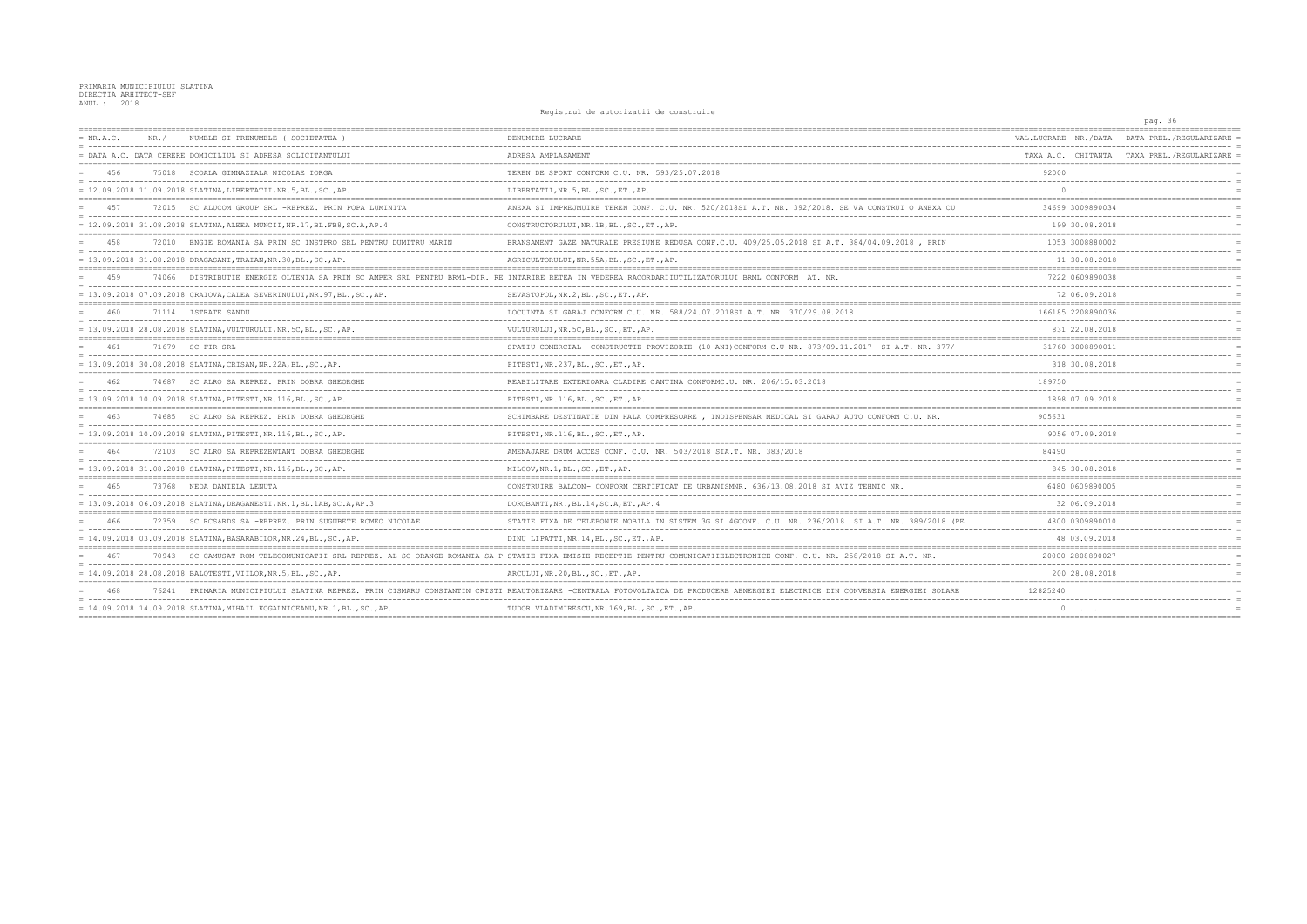|             |       |                                                                             | nogrocraf at autorizativity computativ                                                                                                                               |                      | pag. 37                                    |
|-------------|-------|-----------------------------------------------------------------------------|----------------------------------------------------------------------------------------------------------------------------------------------------------------------|----------------------|--------------------------------------------|
| $= NR.A.C.$ | NR. / | NUMELE SI PRENUMELE (SOCIETATEA)                                            | DENUMIRE LUCRARE                                                                                                                                                     | VAL.LUCRARE NR./DATA | DATA PREL./REGULARIZARE                    |
|             |       | = DATA A.C. DATA CERERE DOMICILIUL SI ADRESA SOLICITANTULUI                 | ADRESA AMPLASAMENT                                                                                                                                                   |                      | TAXA A.C. CHITANTA TAXA PREL./REGULARIZARE |
| 469         | 74069 |                                                                             | DISTRIBUTIE ENERGIE OLTENIA SA PRIN SC AMPER SRL PENTRU BRML-DIR. RE BRANSAMENT ELECTRIC MONOFAZAT SUBTERAN STANDARDCONFORM AT. 398/11.09.2018 SI CU. 595/01.08.2018 | 1102 0609890037      |                                            |
|             |       | = 18.09.2018 07.09.2018 CRAIOVA, CALEA SEVERINULUI, NR. 97, BL., SC., AP.   | SEVASTOPOL, NR.2, BL., SC., ET., AP.                                                                                                                                 | 11 06.09.2018        |                                            |
| 470         |       | 75191 SC DANIEL INSTAL SRL PENTRU FUIOR FELICIA                             | BRANSAMENT APA SI CANALIZARE CONFORM CU 384/2018SI AT 406/2018                                                                                                       | 20000 1109890047     |                                            |
|             |       | = 18.09.2018 11.09.2018 SLATINA, CORCODUSULUI, NR.2, BL., SC., AP.          | SALCAMULUI, NR. 4B, BL., SC., ET., AP.                                                                                                                               | 200 11.09.2018       |                                            |
| 471         |       |                                                                             | 74072 DISTRIBUTIE ENERGIE OLTENIA PRIN SC.AMPER .SRL P.T ION BOGDAN MARINE INTARIRE RETEA IN VEDEREA RACORDARII CONFORM CU585/2018 SI AT 404/2018                    | 14466 0609890036     |                                            |
|             |       | = 18.09.2018 07.09.2018 CRAIOVA, CALEA SEVERINULUI, NR.97, BL., SC., AP.    | AGRICULTORULUI, NR. 68, BL., SC., ET., AP.                                                                                                                           | 145 06.09.2018       |                                            |
| 472         |       | 74239 ENGIE ROMANIA SA PRIN SC .INSTPRO .SRL P.T. DRAGOMIR EMILIAN          | BRANSAMENT GAZE NATURALE PRESIUNE REDUSA INLUNGIME 8 ML CONFORM CU 288/2018 SI AT 400/2018                                                                           | 815 0709880034       |                                            |
|             |       | = 18.09.2018 07.09.2018 DRAGASANI, TRAIAN, NR.30, BL., SC., AP.             | OGRAZII, NR. 4-6, BL., SC., ET., AP.                                                                                                                                 | 8 07.09.2018         |                                            |
| 473         |       | 73004 POPA BOGDAN, POPA MARIANA DIANA                                       | LOCUINTA, IMPREJMUIRE CONFORM C.U. NR.514/28.06.2018 SI A.T. NR. 388/05.09.2018                                                                                      | 287295 0409890057    |                                            |
|             |       | = 18.09.2018 04.09.2018 SLATINA, B-DUL A.I. CUZA, NR.27, BL.S7, SC.A, AP.11 | ZORLEASCA, NR.24H, BL., SC., ET., AP.                                                                                                                                | 1529 04.09.2018      |                                            |
| 474         |       | 73440 SC TOP TURISM INTERMED SRL REPREZ. PRIN DOBRA GEORGETA                | COMPARTIMENTARI INTERIOARE FARA MODIFICARISTRUCTURALE LA ETAJ 1- IMOBIL EXISTENT HOTEL                                                                               | 130000 0509890031    |                                            |
|             |       | = 18.09.2018 05.09.2018 SLATINA, B-DUL A.I. CUZA, NR.12, BL., SC., AP.      | B-DUL A.I. CUZA, NR.12, BL., SC., ET., AP.                                                                                                                           | 1300 05.09.2018      |                                            |
| 475         |       | 64674 ZANOAGA IONEL LAURENTIU                                               | CONSTRUIRE LOCUINTA P+2, CONFORM AVIZ TEHNIC NR.381/03.09.2018 SI CERTIFICAT DE URBANISM NR.                                                                         | 292248 0208890017    |                                            |
|             |       | $= 18.09.2018 02.08.2018$ DANEASA, MIHAI VITEAZU, NR.206, BL., SC., AP.     | 1 DECEMBRIE 1918, NR. 15A, BL., SC., ET., AP.                                                                                                                        | 1461 02.08.2018      |                                            |
| 476         | 73264 | SC RCS&RDS SA -REPREZ. PRIN SUGUBETE ROMEO NICOLAE                          | STATIE DE BAZA PENTRU SERVICII DE COMUNICATIIELECTRONICE CONF. C.U. NR. 525/2018 SI A.T. NR.                                                                         | 5280 0509890012      |                                            |
|             |       | = 18.09.2018 05.09.2018 SLATINA, BASARABILOR, NR.24, BL., SC., AP.          | CUZA VODA, NR. 2A, BL. G4, SC. B, ET. 4, AP.                                                                                                                         | 53 05.09.2018        |                                            |
| 477         |       | 69183 OTEA SILVIA                                                           | LOCUINTA P+M SI IMPREJMUIRE, CONFORM ATNR.375/31.08.2018 SI CU NR.541/11.07.2018                                                                                     | 211280 2208890001    |                                            |
|             |       | = 20.09.2018 22.08.2018 STEFAN CEL MARE, BERZEI, NR.1, BL., SC., AP.        | ARCULUI, NR. 60, BL., SC., ET., AP.                                                                                                                                  | 1080 22.08.2018      |                                            |
| 478         |       | 74285 DRAGOI GEORGE MARIAN SI DRAGOI VALERICA                               | LOCUINTA P+M CONFORM C.U. NR. 424/05.06.2018 SIA.T. NR. 395/10/09.2018                                                                                               | 181000 0709890030    |                                            |
|             |       | = 20.09.2018 07.09.2018 SLATINA, LIBERTATII, NR. 4, BL. FA15, SC. A, AP. 5  | MANASTIRII, NR.104A, BL., SC., ET., AP.                                                                                                                              | 905 07.09.2018       |                                            |
| 479         |       | 71037 MARUNTELU MARIN MIHAIL                                                | CONSTRUIRE LOCUINTA P+1E IN SUPRAFATA DESFASURATA220,66 MP CONFORM CU 358/2018 SI AT 385/2018                                                                        | 121200 1707890002    |                                            |
|             |       | = 21.09.2018 31.08.2018 SLATINA, ABATORULUI, NR.37, BL., SC., AP.           | ABATORULUI, NR. 37, BL., SC., ET., AP.                                                                                                                               | 606 17.07.2018       |                                            |
| 480         |       | 72050 DUTU ION                                                              | LOCUINTA P+1E SI IMPREJMUIRE TEREN CONF. C.U. NR.352/2018 SI A.T. NR. 405/2018. SE VA CONSTRUI O                                                                     | 258000 3108890009    |                                            |
|             |       | = 21.09.2018 31.08.2018 SLATINA, ISLAZULUI, NR.41, BL., SC., AP.            | ISLAZULUI, NR. 41, BL., SC., ET., AP.                                                                                                                                | 1315 31.08.2018      |                                            |
|             |       | DISTRIBUTIE ENERGIE OLTENIA PRIN SC EXPERT                                  | VEDEREAELIBERARII AMPLASAMENTULUI                                                                                                                                    | 103591 1409890013    |                                            |
|             |       | = 25.09.2018 14.09.2018 CRAIOVA, B-DUL DACIA, NR.58, BL.5, SC.1, AP.12      | INFRATIRII, NR. 6, BL., SC., ET., AP.                                                                                                                                | 1036 14.09.2018      |                                            |